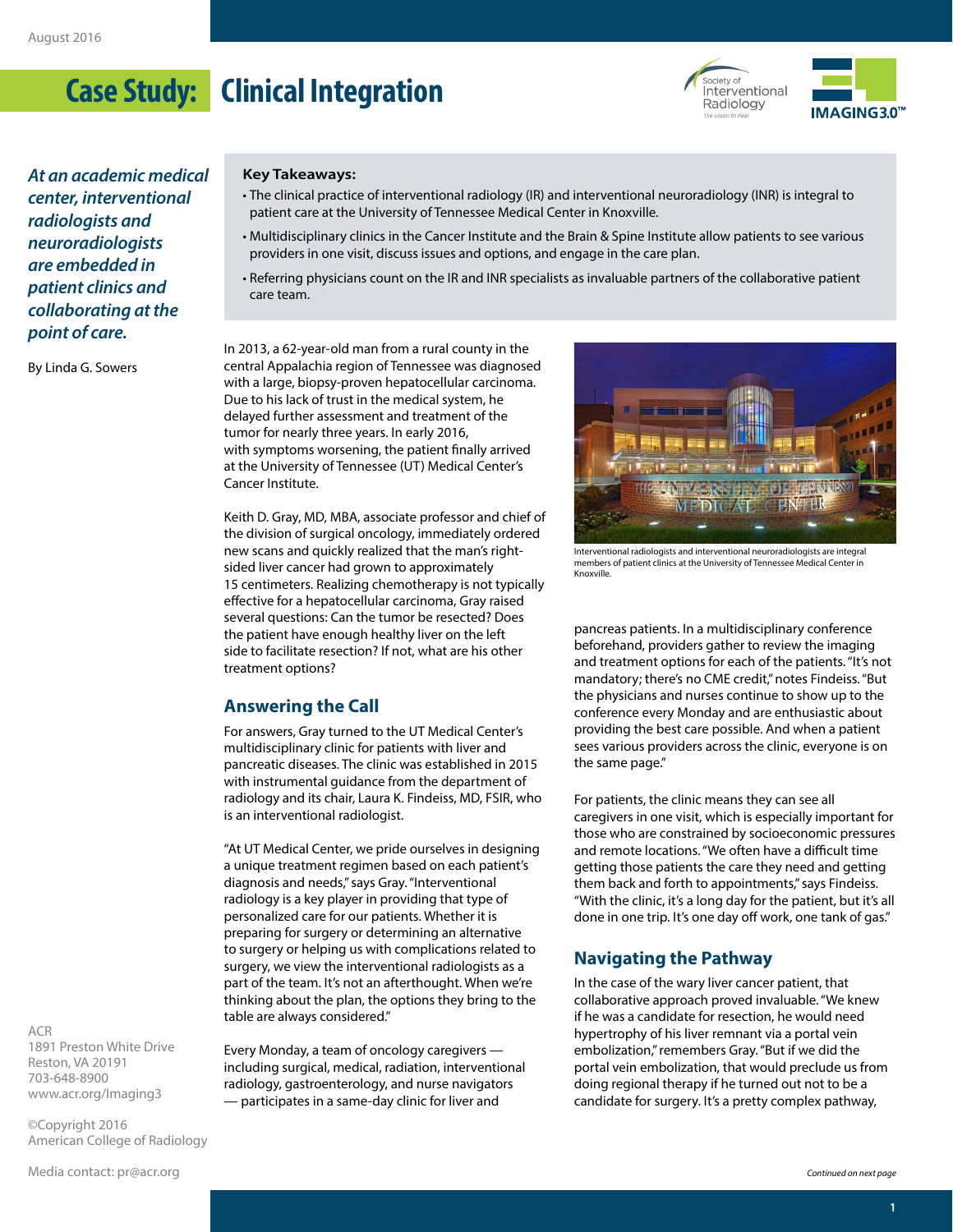## **Case Study: Clinical Integration**

*Continued from previous page*

and we were dealing with a patient who didn't trust the system. We were on the fence when we first went into the clinic, but we worked through all the questions together and had a plan going into the afternoon."

A laparoscopic ultrasound found occult liver disease in the left side, which precluded the patient from surgical intervention. Then Findeiss scheduled the patient for a minimally invasive radio-embolization (Y90) to the right side of the liver. "The patient showed up for his treatment with Dr. Findeiss, and now he's on his way," emphasizes Gray. "Thanks to the clinic, it went off without a hitch — whereas if the patient had to come back for five different appointments, he may not have engaged further and received the proper treatment."

### **Establishing a Footprint**

The weekly clinic grew out of the IR clinical practice that Findeiss and her team established at the Cancer Institute in 2014. "Initially, a lot of our IR work was cancer related, so we asked the cancer center about leasing clinical space to see patients in their clinic. At first, it was a half-day a week, then we progressed to a second half-day, then a third," says Findeiss. "The goal was to establish a footprint. This is our day to see patients; we're not getting pulled into IR procedures. That's also the challenge, because you're not generating revenue at the outset. The others in your practice need to have faith it will grow and add value — without a lot of cost."

The faith in Findeiss was well placed. Being in the cancer center with the oncologists and seeing



The IR and INR clinical practices are key to the consultative radiology platform established by radiology chief Laura K. Findeiss, MD, FSIR, an interventional radiologist.



Society of Interventional Radiology

IMAGING3.0<sup>™</sup>

#### **Expanding the Imprint**

As word of the IR clinic's success spread, the IR team began making changes to optimize the clinical practice of interventional neuroradiology (INR). "One of the neurosurgeons who performs a lot of vascular neurosurgery asked if we could see patients concurrently in the neurosurgery clinic," says Findeiss. "Now our INR specialists have a combined clinic with them one morning a week where they work side-byside with the neurosurgeons."

Andrew S. Ferrell, MD, director of neuro-interventional services at UT Medical Center, says that the INR team collaborates on all of the cases, and sees some patients together with a neurosurgeon and some independently. "If a patient is an equal candidate for clipping versus coiling or intravascular therapy versus an open therapy, they can see both of us at the same time, in the same place," he says. "Patients understand that we are truly giving them the best options to make an informed decision about their care."

The comprehensive stroke team also takes a multidisciplinary approach to patient care, with a biweekly neurovascular case conference. "We present cases to ensure the plan is appropriate from everybody's perspective," Ferrell explains. "As a team, we also review past cases to assess lessons learned and identify changes to improve patient care. The neurovascular case conference is what glues us together."

### **Creating Convenience**

Ultimately, Findeiss says the joint clinical practices provide convenience for the patient and for the referring physicians. "Before, patients would see one physician, who provided a referral to IR or INR and then the referring doctor had to jump through hoops for pre-authorization and scheduling," she notes. "Once we put the IR doctor into the clinic, everything goes

ACR 1891 Preston White Drive Reston, VA 20191 703-648-8900 [www.acr.org/Imaging3](http://www.acr.org/Imaging3)

©Copyright 2016 American College of Radiology